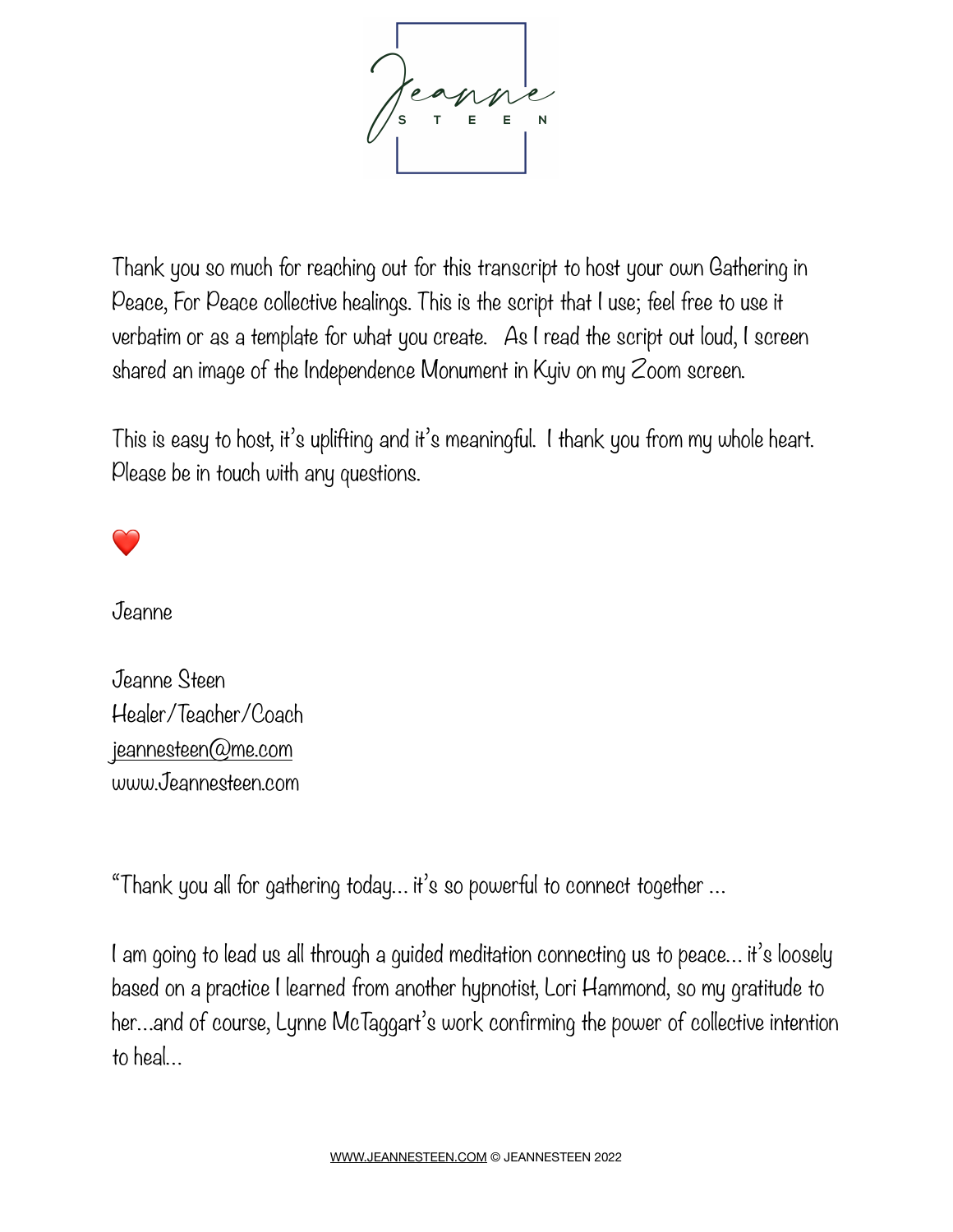Initially, while inspired by Ukraine, my intent had been to gather and focus simply on world peace… but Lynne's protocol underscores the importance of specificity when constructing an intention… so this morning will be focused on peace in Ukraine and Russia.

If that is not for you, it's fine to focus on world peace, I am simply following her guidelines, honoring her expertise, and also responding to where the world is on fire.

So to begin, simply make yourself comfortable… you can be seated or lying down… and as you settle in… really tune into your body … and do whatever you need to do to increase your sense of comfort… release any tension in your shoulders… relax your face… release your jaw….

Let your breathing become gentle ... more easy ... and simply settle into this moment

and now bring your hands to your heart… if you are a Reiki practitioner, initiate the flow of Reiki… Reiki enhances everything in the most wonderful ways… and today it will empower our collective intention …

Our intention for peace

Peace in the Ukraine… Peace in Russia. And don't worry if you don't practice Reiki, it's just an additive.

Every powerful group initiative begins with each one of us… begins with you … so we begin by gathering within ourselves the sensation of peace… so in your own mind… in your own way… let yourself be immersed in the feeling of peace… let your mind paint the picture of something… someone… someplace that creates the sensations of peace within you…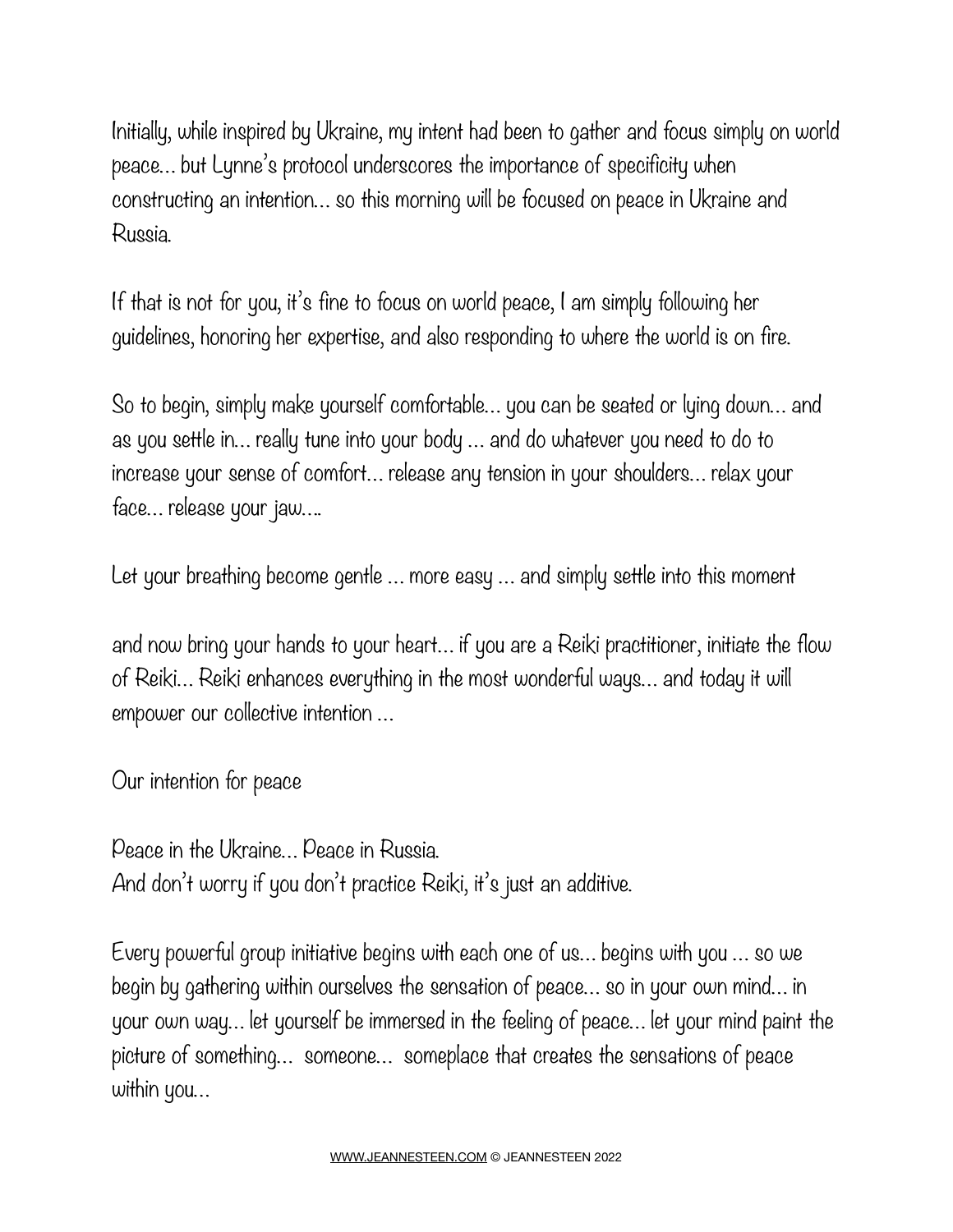And as you simply rest into this moment Feeling the Reiki pour through your hands Feeling the sensation of peace rising up within you Really feel into this connection to peace I invite you to just imagine that you are breathing in light into your heart space You are Inhaling light And as you exhale your body is becoming infused with that light Completely filled with light until you are actually glowing with light Imagine if someone looked at you right now they would see that glow As you inhale, drawing light inward into your heart As you exhale, letting that energy fill you up inside That light… that glow Now we are going to connect our group energy So I invite you to just think about one person who is here on the call with you today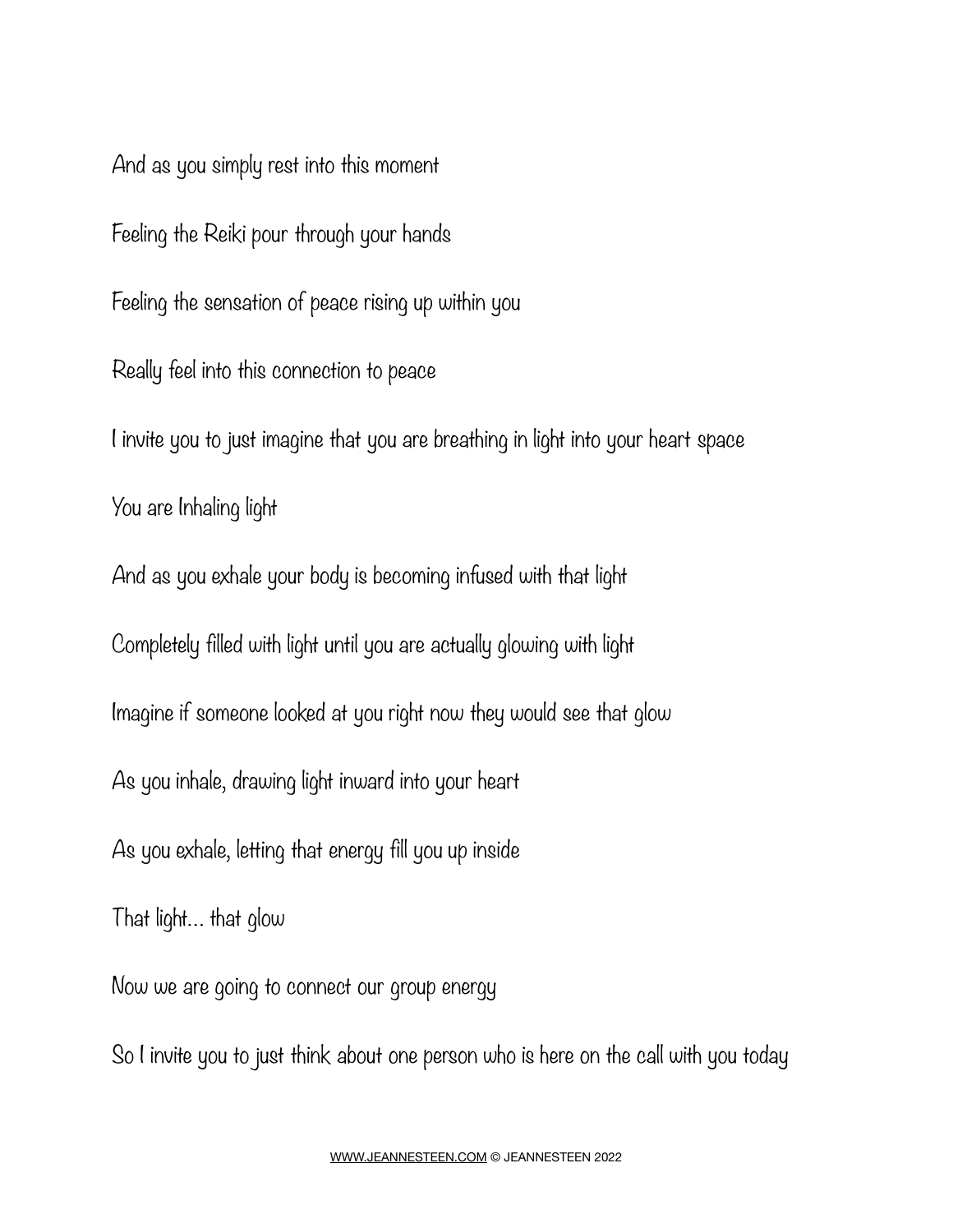Just imagine one person on this call as if you could just step into the room with that person

Perhaps someone that comes to mind that you noticed before, perhaps its a friend you know that has gathered with you today

Just step into their zoom room as if it was a real room and see that person glowing with light

Imagine you could send the light, the glow within you, like a beam from your heart to theirs

And see them receiving that light

See them transformed

Notice how their facial expression changes

Their posture changes

Their breathing changes as they realize… "I am here"

And it is good

And there is peace flowing within me, peace flowing within you, peace flowing within all of us

And imagine that you could just say to that person "I see you"… "And I am glad you are here"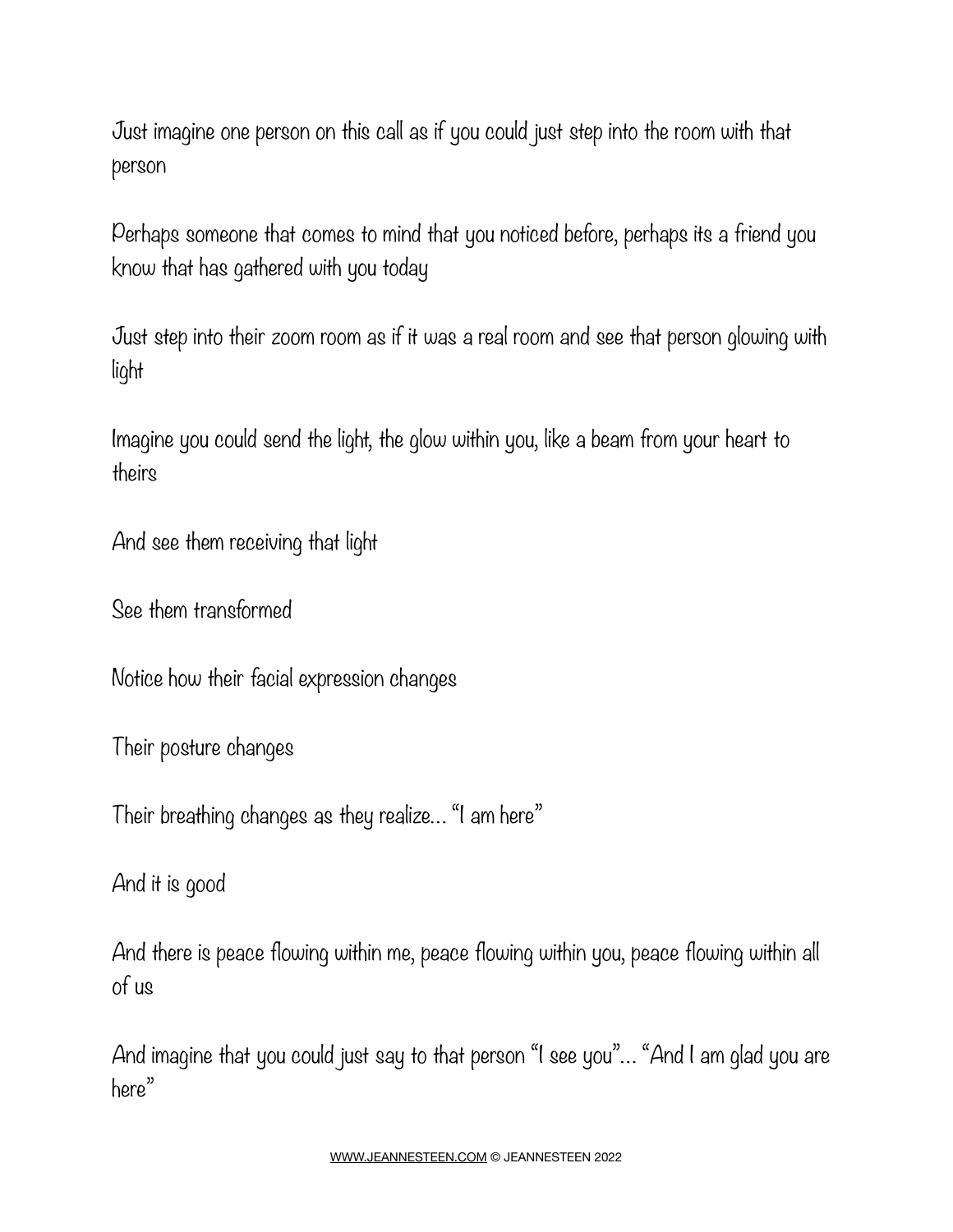"And I am here with you in peace, for peace" "Thank you" Right now there are so many people gathered together on this call And I would like you to imagine that everyone else has chosen you And we are all standing there in the room with you, sending you light Sending you love, sending you peace Imagine we are all there… feel our presence in the room with you Hear us say "I see you"… "I am glad you are here"

"I am here with you in peace, for peace" "Thank you"

And know that something amazing is about to happen

And now let's turn our attention to sharing this peace with the people of Ukraine and Russia

Those of you who know the Reiki Distance protocol… please initiate the symbol sequence… (making the symbol once, and speaking the associated words 3x,)

And once again, if that is not you, don't worry, we are generating plenty of power

Now imagine that we have formed a circle together, all of us, and are holding hands together …. in solidarity, … in common cause,… in love, … and in peace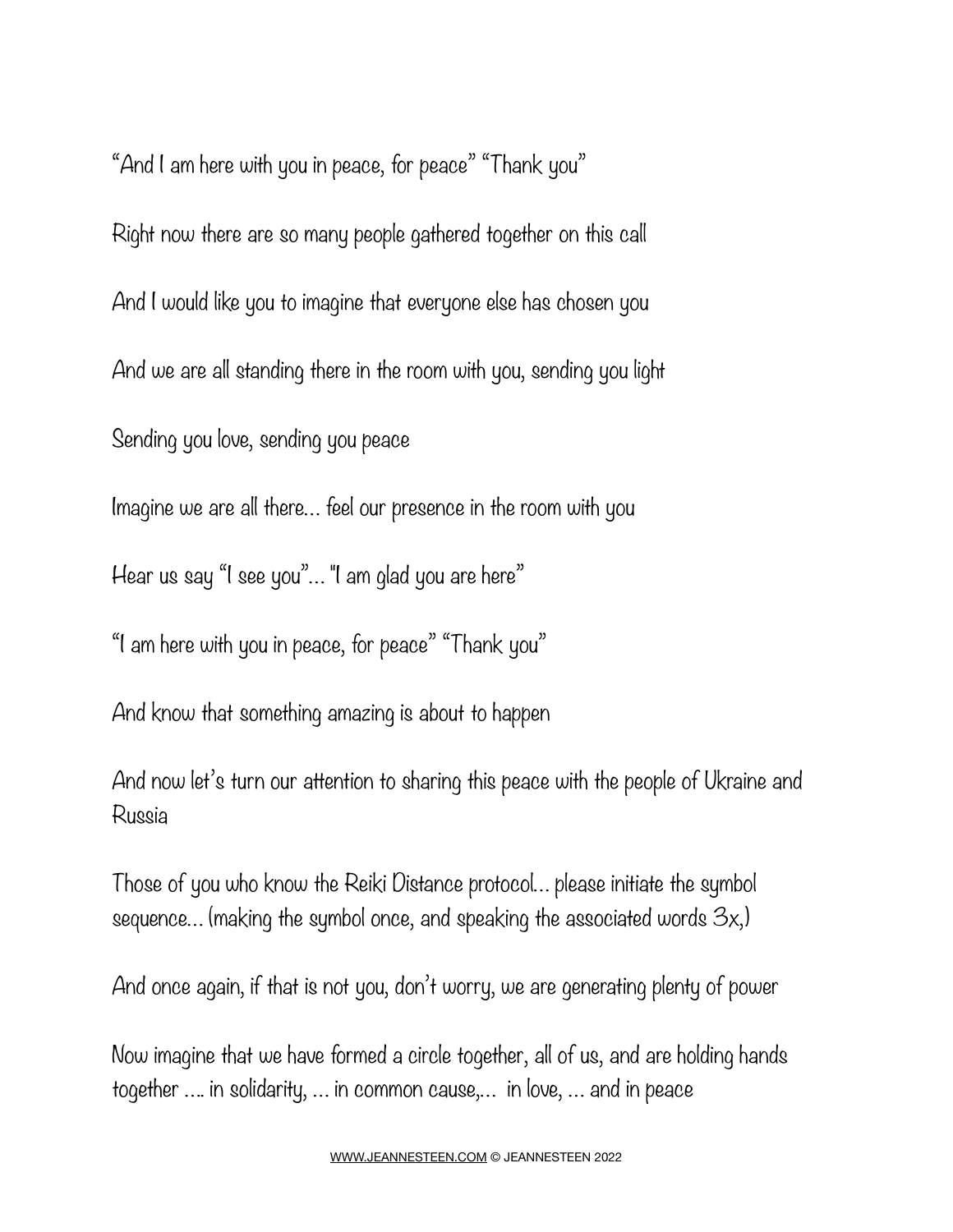Feel the connection… feel the support

And let's focus together on a common intention: "Let the people in Ukraine and Russia live in peace, and let Ukraine retain its sovereignty"

"Let the people in Ukraine and Russia live in peace, and let Ukraine retain its sovereignty"

"Let the people in Ukraine and Russia live in peace, and let Ukraine retain its sovereignty"

And as these powerful words fill your mind, let them also fill your heart

And imagine that you can take this collective light of everyone gathered here together in this virtual room and send it like a beam into the heart of Ukraine and Russia…

Imagine right now that you could see them receiving that

Receiving this healing

Witness them

In this healed state

Feel the energy of peace through you, from you

Feel the transformational power of peace

Spreading love … spreading joy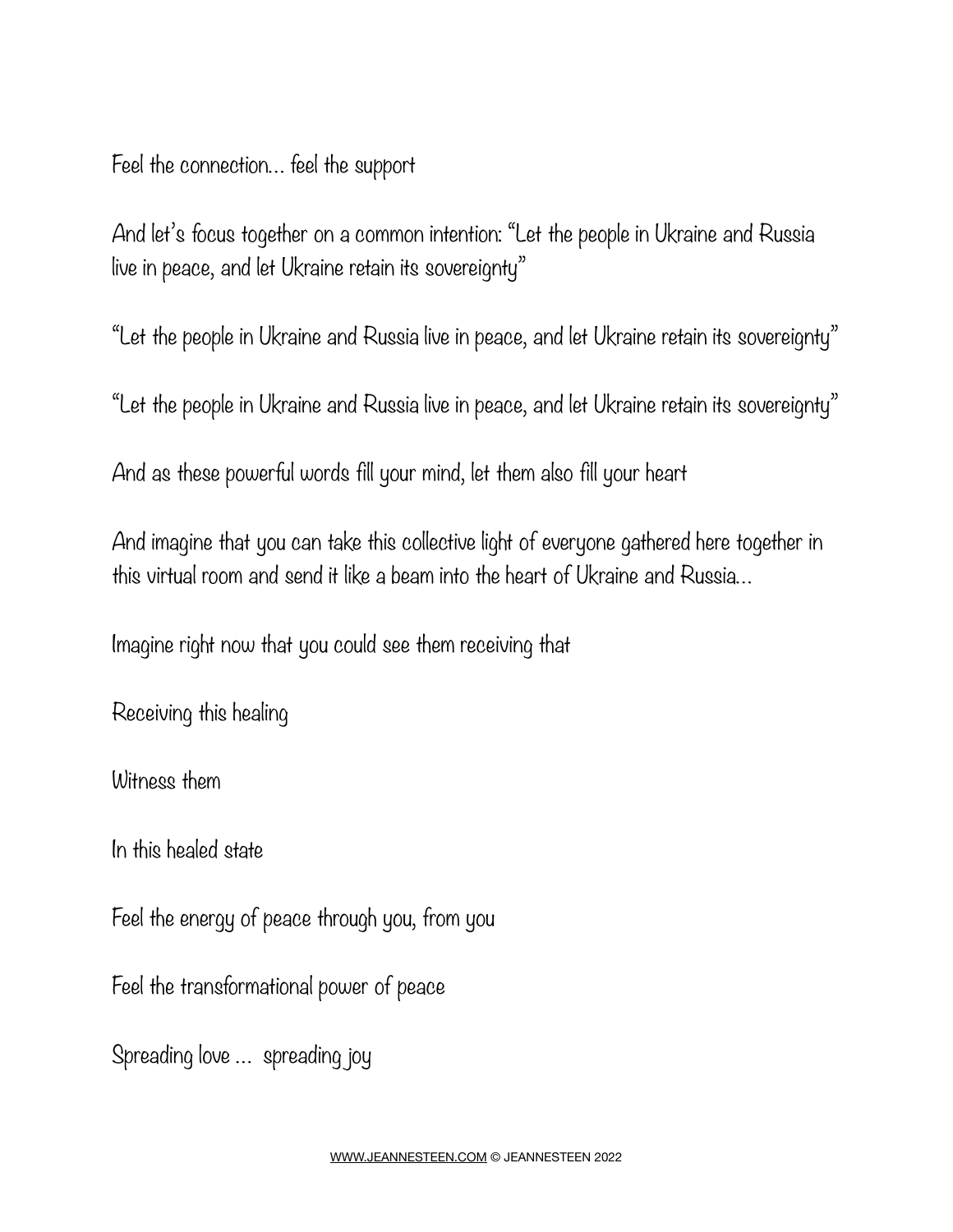Let your mind paint the picture of peace coming to the Ukraine and Russia Feel the relief

See the celebrations in the homes …

See the celebrations in the streets

Hear the music… hear the laughter…

Feel the hugs… as families and friends gather together

Feel the collective exhale

And the rising energy of hope and possibility

"Let the people in Ukraine and Russia live in peace, and let Ukraine retain its sovereignty"

"Let the people in Ukraine and Russia live in peace, and let Ukraine retain its sovereignty"

"Let the people in Ukraine and Russia live in peace, and let Ukraine retain its sovereignty"

And for the next few minutes, let your mind paint the picture of the joy

See it happening

All over the world

Hear the sounds in the streets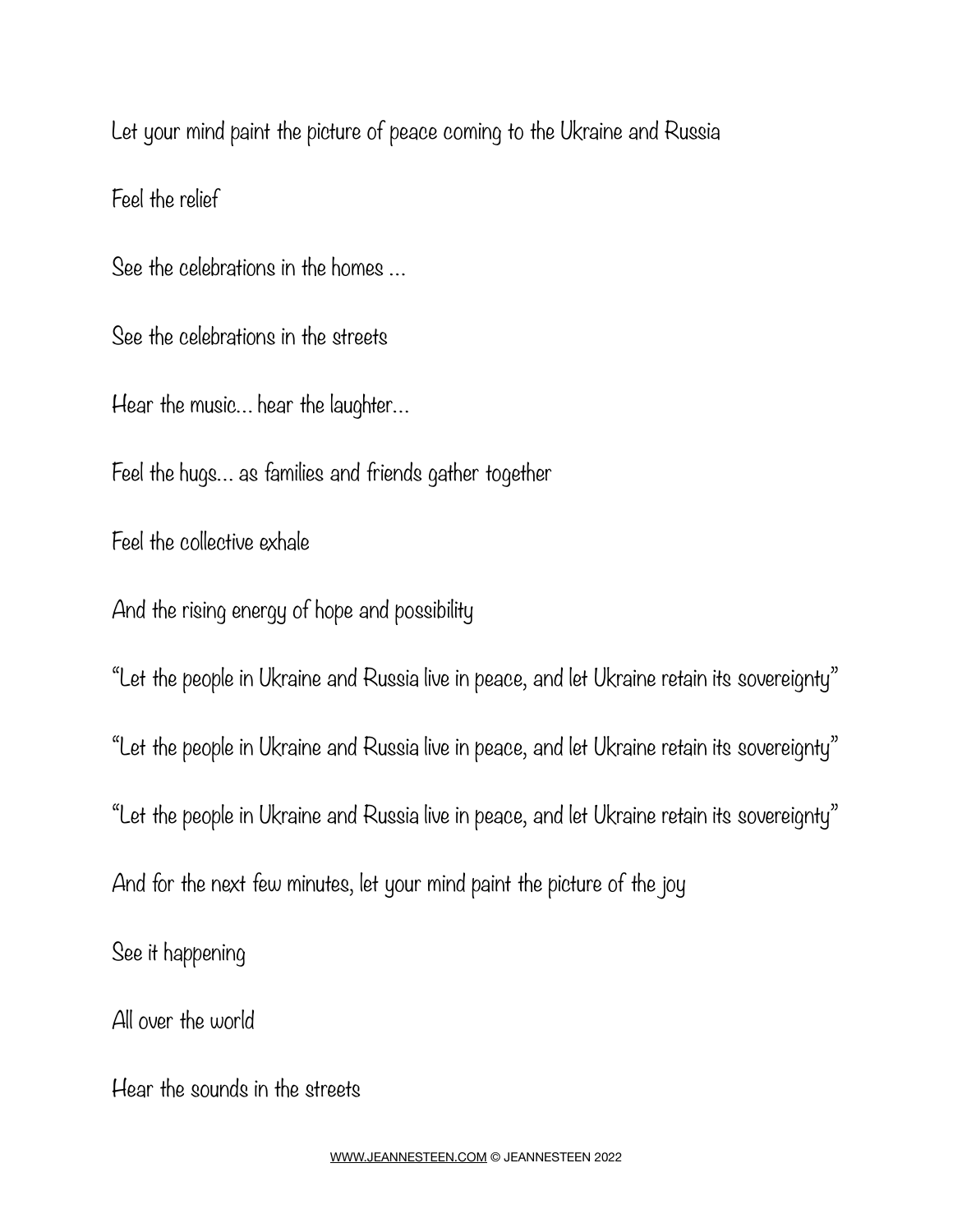See the crowds with their arms raised celebrating

Hear the news broadcasts that are proclaiming peace

Feel this wave of Peace… flowing from our hearts across Ukraine and Russia

And spreading all over the world

As people unite in joy… in celebration… in peace

Gathering together in peace, for peace

"Let the people in Ukraine and Russia live in peace, and let Ukraine retain its sovereignty"

With that image embedded in your mind, embedded in your heart

We will spend a few minutes letting peace flow

From this collective gathering

Holding a powerful intention

Gathering in peace, for peace

Peace in Ukraine, Peace in Russia

That image in your mind is so clear